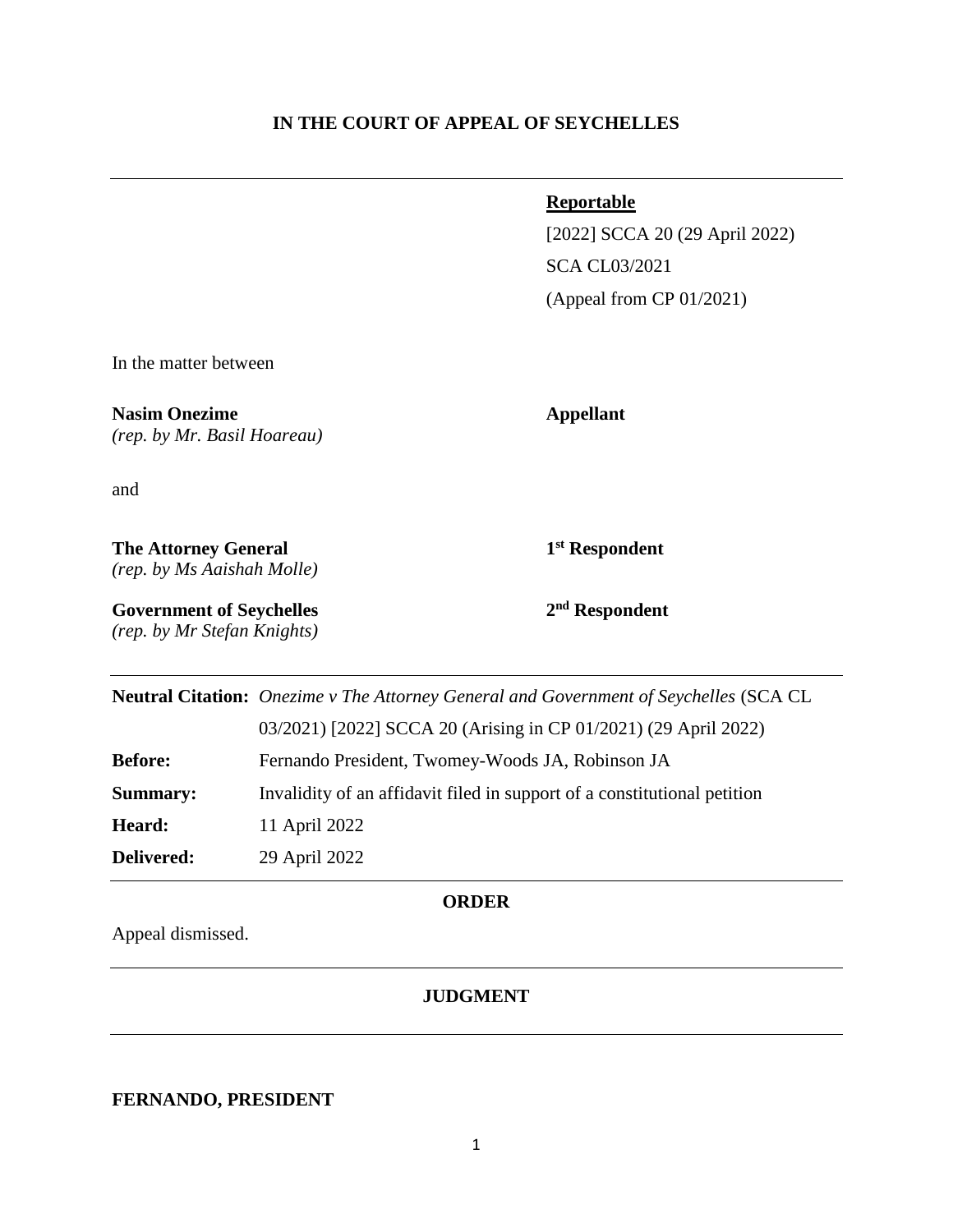- 1. The Appellant has appealed against the decision of the Constitutional Court dismissing her constitutional petition on the ground that her affidavit, in support of her constitutional petition, was defective and inadmissible.
- 2. The Appellant in her petition before the Constitutional Court had complained that her right to dignity under article 16, her right to liberty under article 18(1), her right to privacy under article 20, her right to freedom of movement under article 25(1), and her right to own and peaceful enjoyment of her property under article 26 of the Constitution, have been contravened by the Government through its agents, representatives, servants and or employees and had brought the action against the Government.
- 3. It is a mandatory requirement in view of the provisions of the **Constitutional Court (Application, Contravention, Enforcement or Interpretation of the Constitution) Rules, namely rule 3(1)** that **"***an application to the Constitutional Court in respect of matters relating to the… contravention… of the Constitution shall be made by petition accompanied by an affidavit of facts in support thereof***"**. (emphasis added) It has always been the practice by the Constitutional Court in petitions before it and the Supreme Court in judicial review matters to place reliance on affidavit evidence instead of oral testimony, save in an exceptional case. The affidavit is equated to evidence given on oath or an affirmation and is relied upon by the court as proof of the facts stated therein. It stands in the place of oral testimony. The affidavit verifies the legitimacy of a claim and once signed by the deponent before a legally authorized person, is legally binding and the person signing is subject to being charged with perjury if the affidavit contains false information. It is for this reason that the court needs to be satisfied that the affidavit filed before it, is true and valid, both from the point of view of the contents therein and also has been properly sworn or affirmed before a person who is legally entitled to take the oath or affirmation of the deponent and therefore can be relied upon in arriving at a decision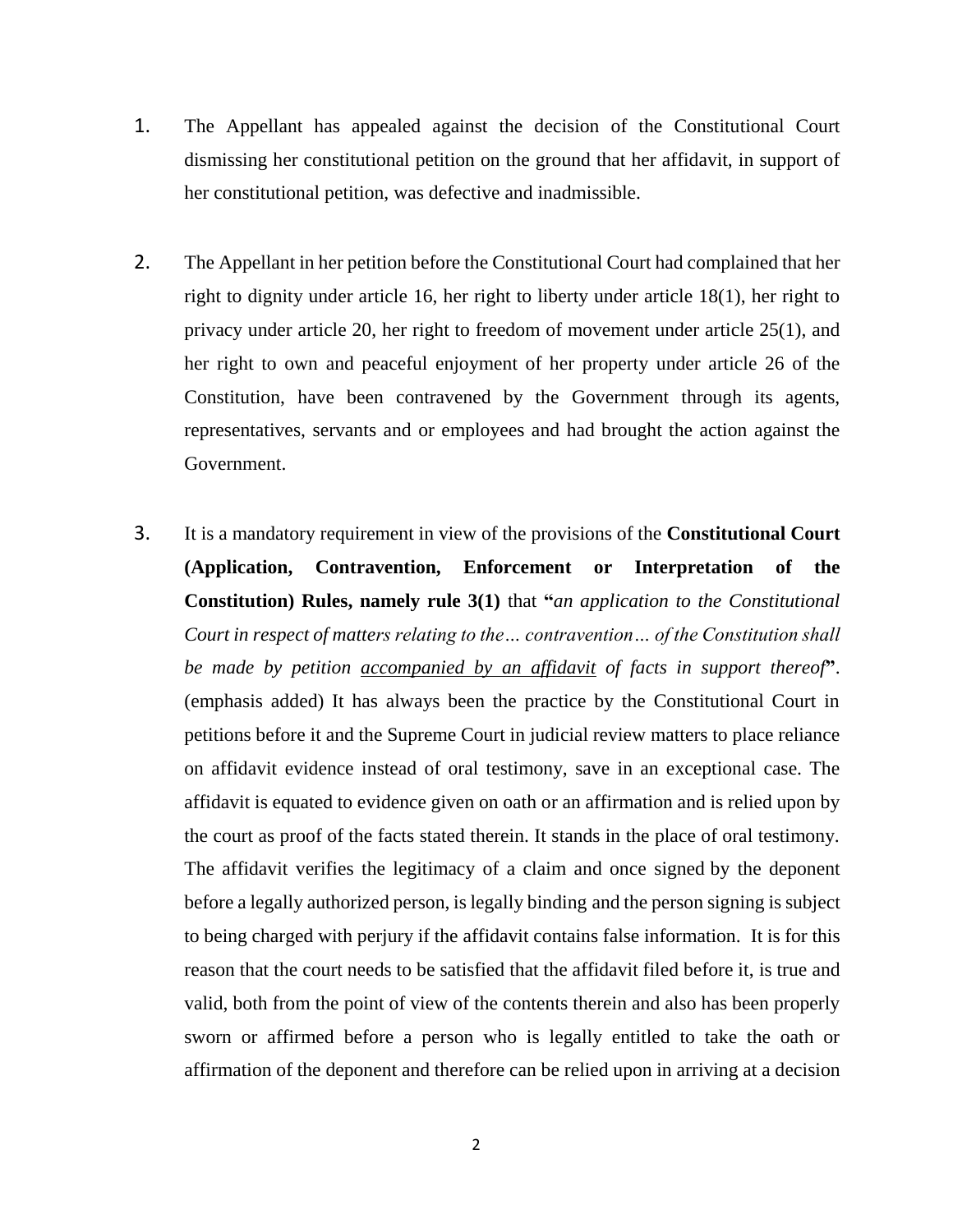in the case. An affidavit sworn before a person outside Seychelles in order to be admissible before the courts of Seychelles has to fulfil certain conditions.

- 4. The following grounds of appeal have been filed:
	- i. **"**The learned Judges erred in law in holding that an affidavit sworn out of Seychelles can only be judicially recognized in Seychelles if authenticated in accordance with section 28 of the Evidence Act.
	- ii. The learned Judges erred in law in holding that Order 41/12 of the Supreme Court Practice, of England, was inapplicable to Seychelles in respect of an affidavit, sworn outside Seychelles, before a notary public in the Commonwealth.
	- iii. The learned Judges erred on facts and on the law in dismissing the Constitutional Petition on the ground that the Appellant's affidavit, in support of the Appellant's Constitutional Petition, was defective and inadmissible, instead of granting the Appellant the opportunity to file a fresh affidavit.**"** (verbatim)

By way of relief the Appellant has asked this Court **"**to allow the appeal by quashing the judgment of the Constitutional Court and to consequently remit the Constitutional Petition before the Constitutional Court.**"** (verbatim)

5. The Petitioner's affidavit had been signed on the  $7<sup>th</sup>$  of April 2021 by the Petitioner in Mombasa, Kenya and purportedly notarized before one Mr. Were G. T. Sirioyi with a short or initial signature where the letters are hardly legible, even on the jurat. On the affidavit is a red seal sticker and blue stamp with words **"**Were G. T. Sirioyi, Commissioner for Oaths/ Notary Public, P.O. Box 90385, Mombasa**"** inscribed on it. There is nothing to authenticate the notarization of the affidavit. It is this affidavit in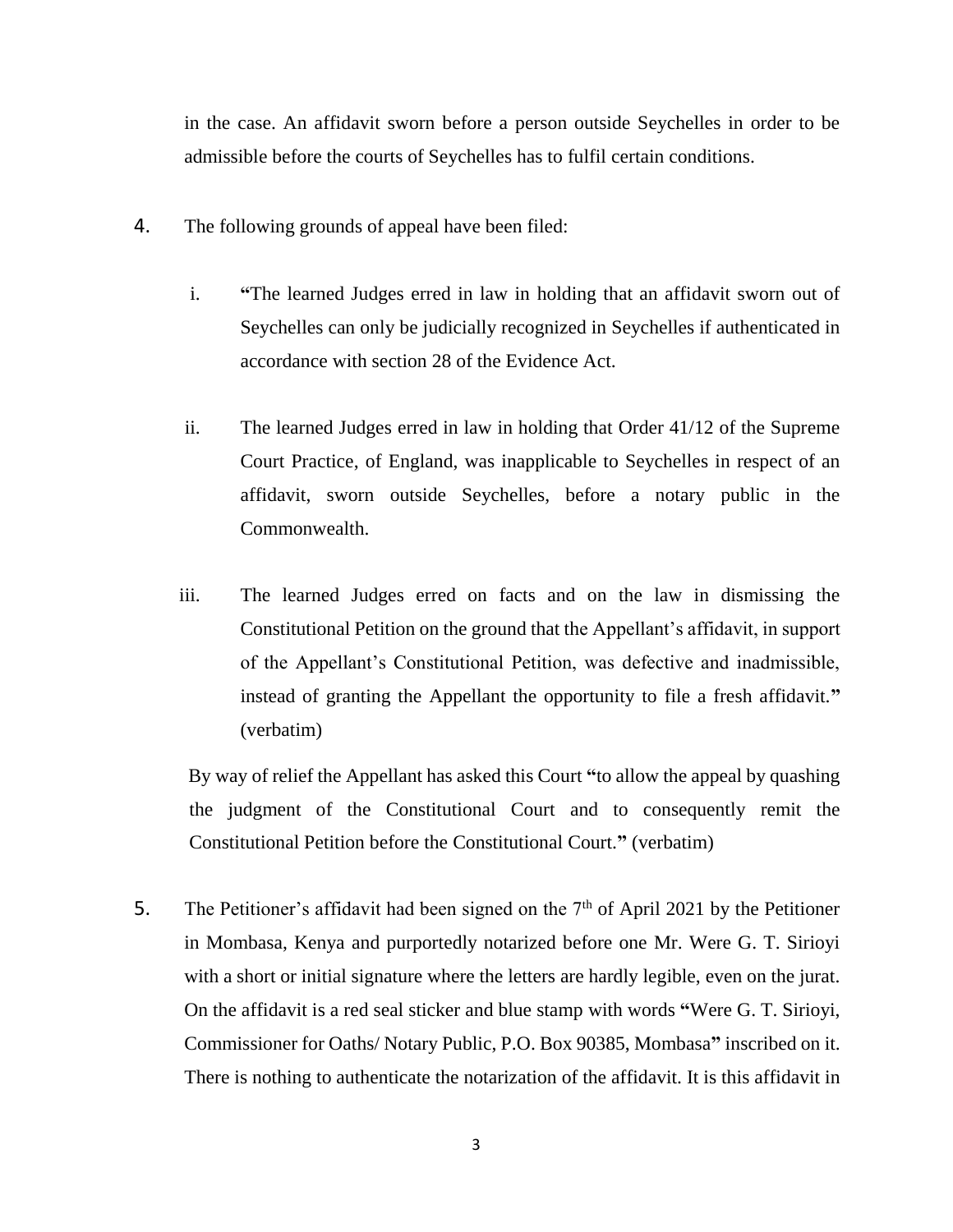support of the petition, that had been declared inadmissible in the Courts in Seychelles on a preliminary objection raised by the  $2<sup>nd</sup>$  Respondent.

- 6. At the very outset I wish to state that the Appellant had shot herself in the foot in ground 3 of appeal, referred to at paragraph 4 above, by stating that the Constitutional Court, instead of dismissing her petition on the ground that her affidavit was defective and inadmissible, should have granted the Appellant the opportunity to file a fresh affidavit. In the Written Submissions of the Appellant filed before this Court leave had been sought to **"**file a fresh and proper affidavit or produce the document, verifying the authority of the notary to administer the oath in Kenya, such as a document from the High Court of Kenya, in the event that the appeal is allowed on the basis of the third ground of appeal**"** (verbatim) This in my view amounts to an admission that the affidavit was defective and inadmissible.
- 7. Grounds (i) and (ii) of appeal, referred to at paragraph 4 above, have made the task of this Court easy. The crux of this appeal is whether an affidavit sworn outside Seychelles should be authenticated in accordance with section 28 of the Evidence Act, in order to be judicially recognized in Seychelles or whether Order 41/12 of the Supreme Court Practice of England is applicable to Seychelles if the affidavit had been sworn before a notary public in the Commonwealth and therefore no authentication is necessary? **'**Authentication**'** means the verification of the signature and seal of the person who attested the affidavit.
- 8. In raising the preliminary objection before the Constitutional Court, that the affidavit is defective and should be struck out, because it was not certified in accordance with the laws of Seychelles, the 2<sup>nd</sup> Respondent had submitted:
	- a) that the affidavit was not signed in Seychelles,
	- b) that the affidavit was not accompanied by an apostille,
	- c) that the affidavit is not certified by the Seychellois Consul in Seychelles,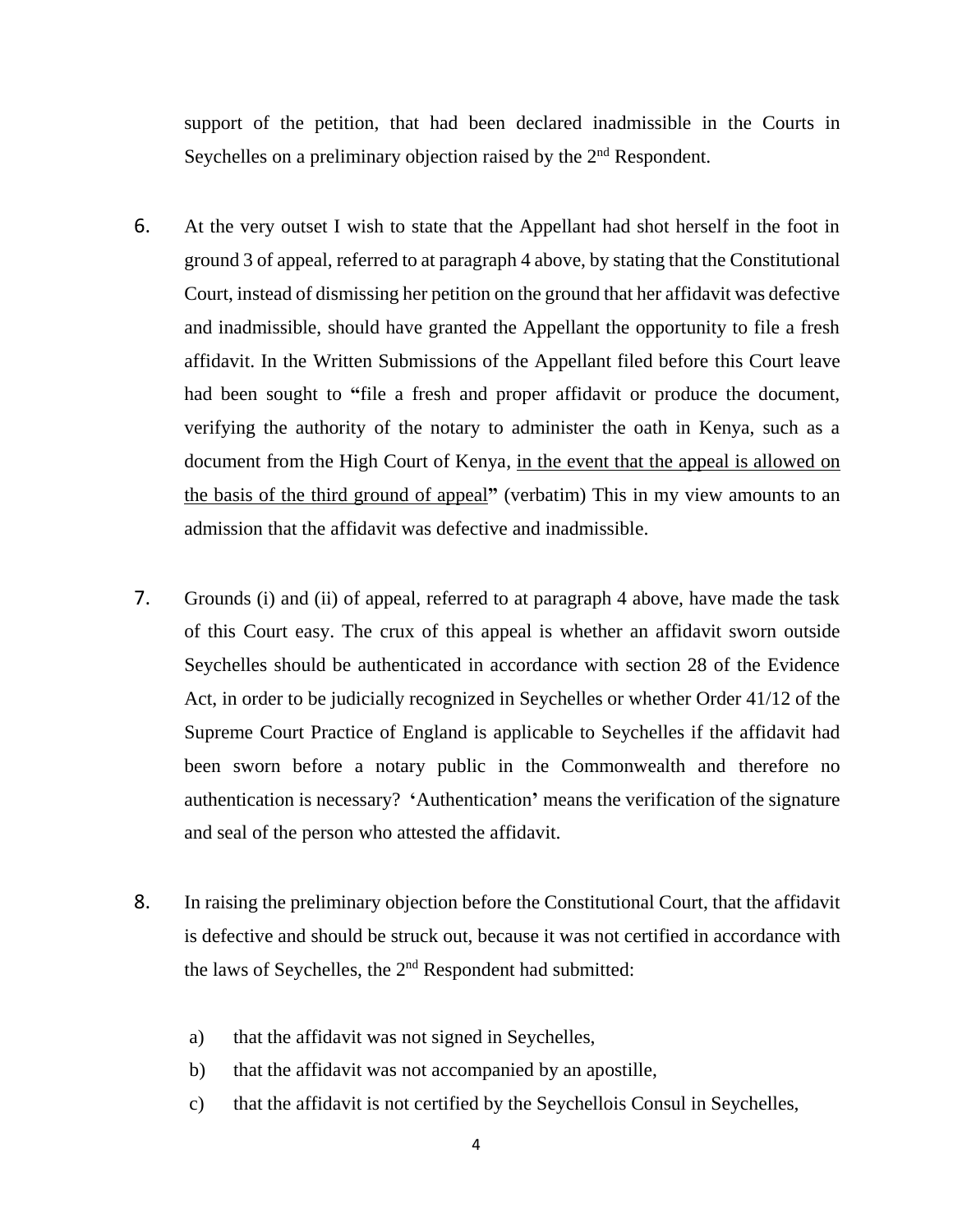- d) that the affidavit is not certified by the Kenyan Ministry of Foreign Affairs and the Seychellois Department of Foreign Affairs.
- 9. Based on the objections the following questions arise in relation to what is stated at paragraph 5 above: Who is 'Were G. T. Sirioyi'; did he in fact on the 7<sup>th</sup> of April 2021, have the official character he claimed to have, namely was he a validly registered Commissioner for Oaths and Notary Public in Kenya; are the red seal sticker and blue stamp with words **"**Were G. T. Sirioyi, Commissioner for Oaths/ Notary Public, P.O. Box 90385, Mombasa**"** inscribed on the affidavit, the genuine seal of Were G. T. Sirioyi, and are the inscribed letter/s in the affidavit, the genuine short or initial signature of Were G. T. Sirioyi? There is no evidence before the Court that any of these matters have been verified. The learned Chief Justice in his intervention at page 19 of the proceedings of the  $8<sup>th</sup>$  of June 2021 have correctly in my view raised this same issue when he said: **"**We do not know Mr. (not typed but should be a reference to Mr. Were G. T. Sirioyi), for he is foreign. We know all Attorneys -at-law of Seychelles Court, we know all the notaries public of Seychelles Court, we can take judicial notice of what these persons have attested in a local affidavit, but how would we here sitting before this Court take judicial notice of a foreign document, without it being attested?**"** (verbatim from the record of proceedings)
- 10. It is clear that the affidavit was not signed in Seychelles.
- 11. According to **section 171 of the Seychelles Code of Civil Procedure** affidavits may be sworn in Seychelles –

**"***(a) before a Judge, a Magistrate, a Justice of the Peace, a Notary or the Registrar; and*

*(b) in any cause or matter, in addition to those mentioned in paragraph (a) before any person specially appointed for the purpose by the court*.**"**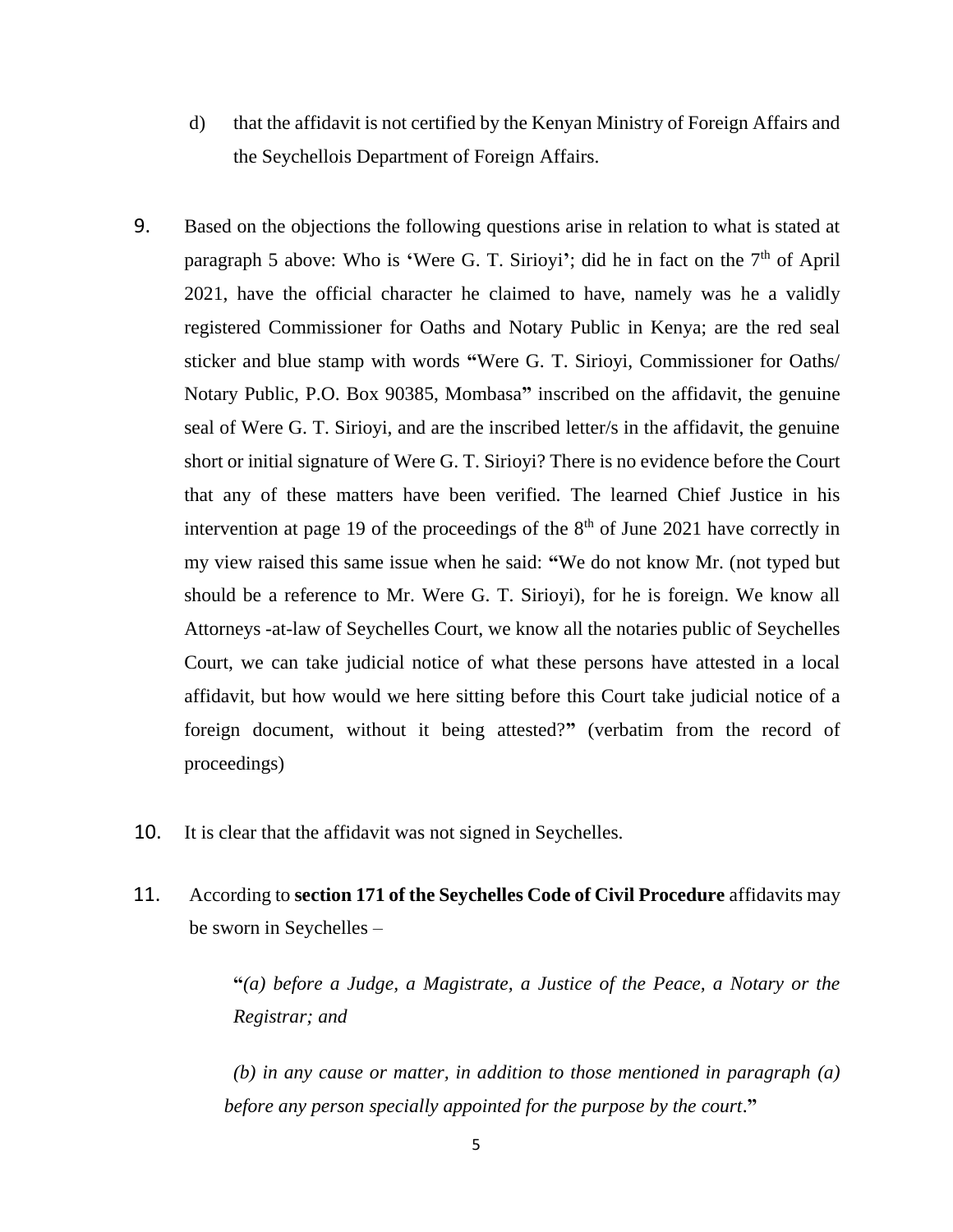All these are persons whose existence and title to administer an oath, namely to take the oath or affirmation in an affidavit, can be easily verified by a court in Seychelles as deemed necessary in paragraph 3 above. This shows the emphasis placed in our law to ensure that the affidavit has been properly sworn or affirmed before a person who is legally entitled to take the oath or affirmation of the deponent. It is only affidavits sworn before the above mentioned persons that will be accepted and relied upon for any legal purpose in the Seychelles. Our law cannot be less stringent for affidavits sworn in foreign countries.

- 12. There is a similar provision in the Oaths and Statutory Declarations Act of Kenya which states at section 4: **"***(1) A commissioner for oaths may, by virtue of his commission, in any part of Kenya, administer any oath or take any affidavit for the purpose of any court or matter in Kenya…***"** (emphasis added). A Notary Public in Kenya can attest affidavits for use outside Kenya. However, documents for international use, in addition to the attestation by the Notary Public, must be registered with the High Court of Kenya. An affidavit sworn before a Notary Public in Sri Lanka, to be used abroad, has to be authenticated by the Registrar of the Supreme Court of Sri Lanka and certified by the Ministry of Foreign Affairs of Sri Lanka. This is because a foreign court needs to be satisfied that the affidavit filed before it has been properly sworn or affirmed before a person who is legally entitled to take the oath or affirmation of the deponent and therefore can be relied upon in arriving at a decision in the case. Thus every country has its own laws and rules to accept affidavits sworn abroad.
- 13. The law in relation to judicial recognition of documents, like affidavits in this case, administered in foreign countries and admissible in the courts of Seychelles is laid down in **section 28 (1) of the Evidence Act**. In accordance with this section, **"***when a document (an affidavit) executed in any foreign country or place***"**; other than in a state which is a signatory to the Hague Convention of  $5<sup>th</sup>$  October 1961 on Abolishing the Requirements of Legislation for Foreign Public Documents (known as the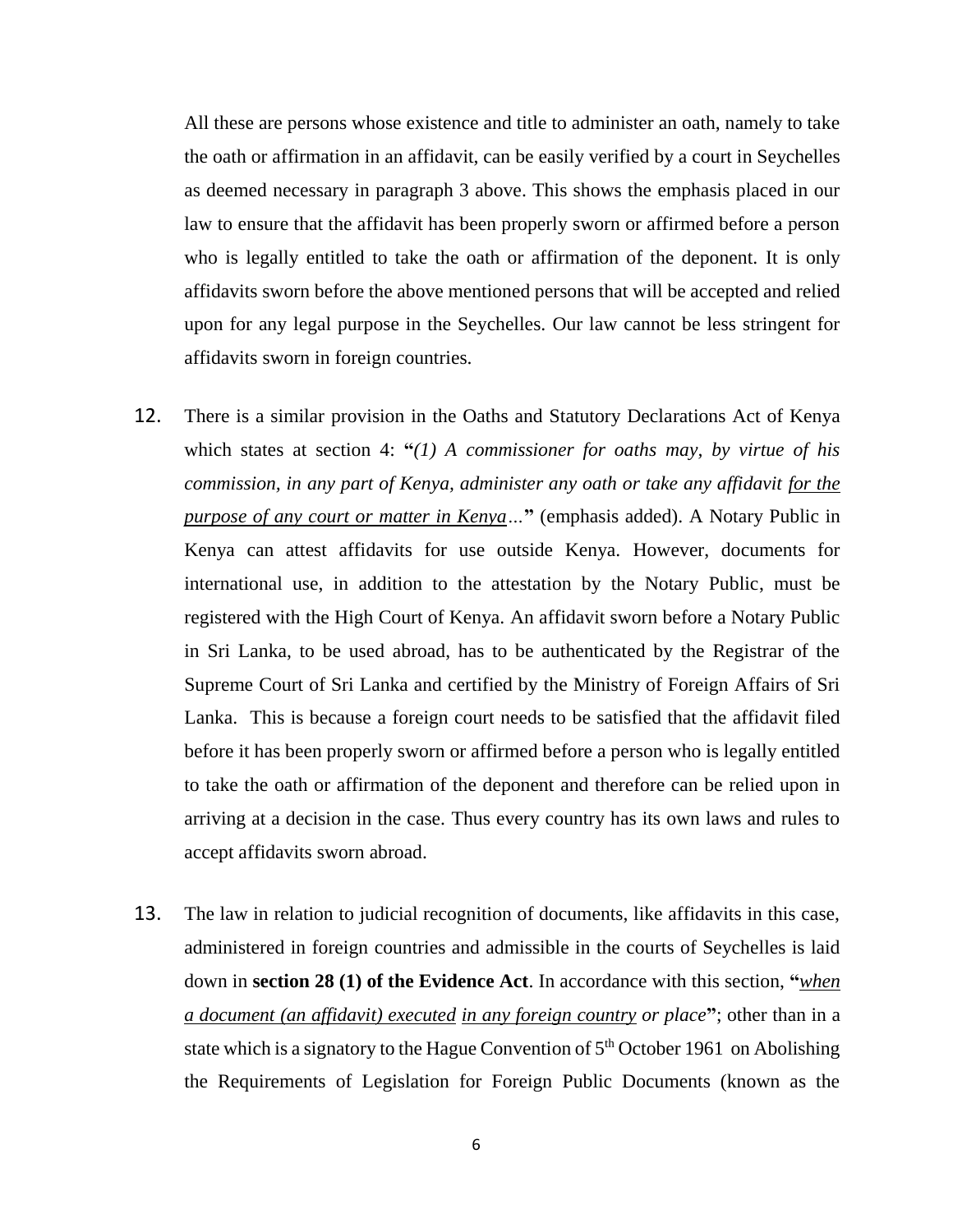Apostille Convention); **"***is produced before any court in Seychelles purporting to have affixed thereon the seal and signature of***"** the officers specifically named therein, **"***such affidavit shall be admitted in evidence without proof of the seal or signature being the seal or signature of any such officer and without proof of the official character of any such officer, and the court shall presume that such seal or signature is genuine and the officer signing the affidavit held at the time when he signed it the official character which he claims and the affidavit shall be admissible*  for the same purpose for which it would be admissible in the United Kingdom of *Great Britain and Northern Ireland in accordance with the English law of evidence for the time being*.**"** The officers named in section 28(1) are: **"***British Ambassador, Envoy Minister, Chargé d'Affaires, Secretary of Embassy or Legation, British Consul General, Consul, or Vice Consul, Acting Consul, Pro Consul, Consular agent, Acting Consul General, Acting Vice Consul, or Acting Consular agent, duly authorised by section 6, subsection (1) of the Commissioners for Oaths Act, 1891, of the Imperial Parliament as amended by section 2 of the Commissioners for Oaths Act, 1891, of the Imperial Parliament*.**"**

14. Section 28 of the Evidence Act in my view is a mandatory provision to be complied with, in relation to recognition and admissibility of all documents, executed abroad both in Convention states and those that are not Convention states, before our courts, in view of its wording **"***when any document executed in any foreign country or place is produced before any court in Seychelles***"** and the wording **"***shall be admitted in evidence***"**. The corollary being shall not be admitted if there has been noncompliance with the provisions of section 28 of the Evidence Act. The only other exemption being in relation to documents executed before the passing of section 28 of the Evidence Act. Since the affidavit sought to be produced had been executed on the  $7<sup>th</sup>$  of April 2021, long after the amendment that was made to the Evidence Act incorporating section 28, that question does not arise for determination in this case.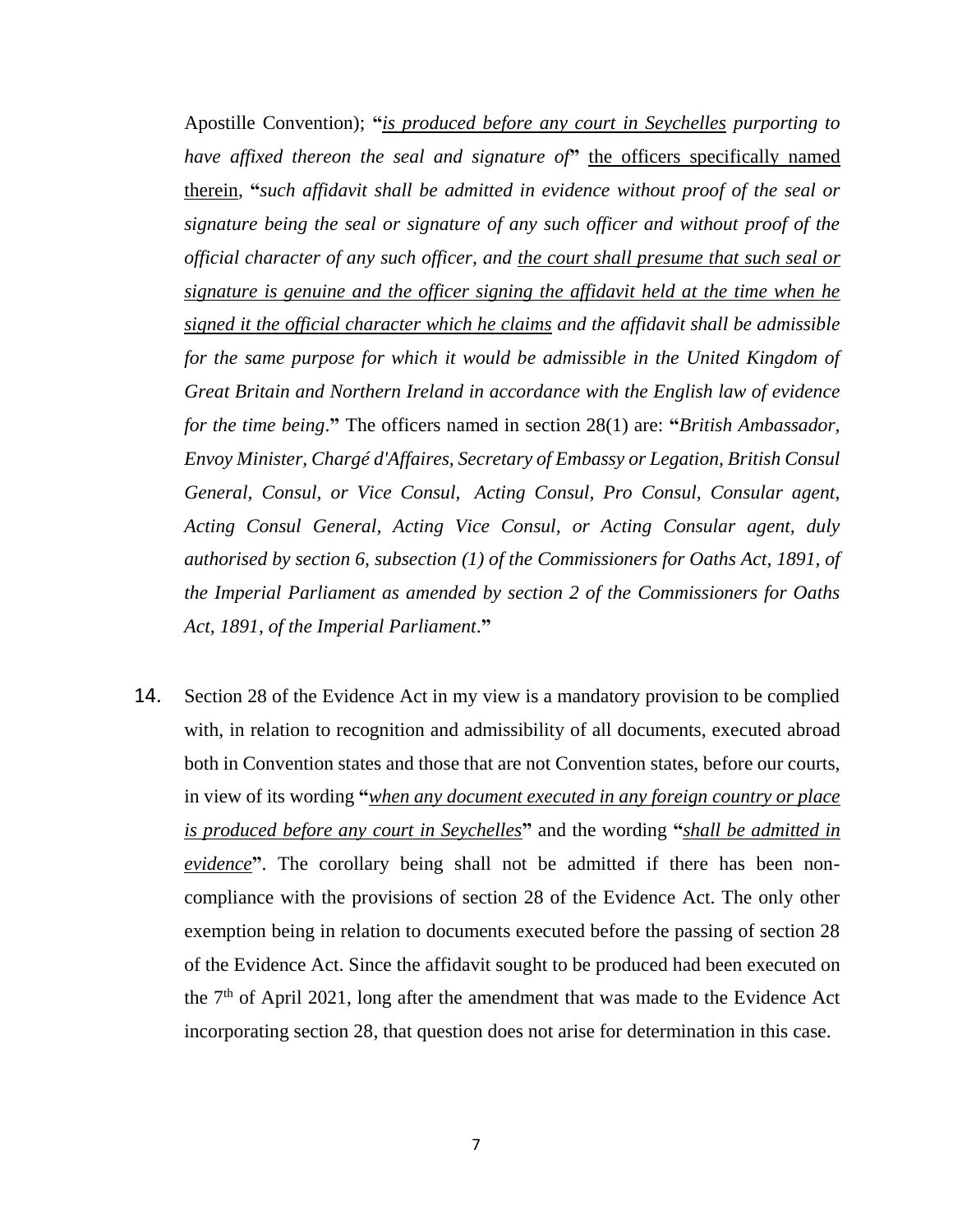- 15. An Apostille certifies the origin of the public document to which it relates, it certifies the authenticity of the signature or seal of the person or authority that signed or sealed the public document and the capacity in which this was done. It therefore helps the foreign country to assess the authenticity of an official signature on a document; the capacity in which the person signing the document acted; and the identity of any stamp or seal affixed to the document. It is an official government Certificate printed or stamped onto the reverse side of a single page document or attached to multiple paged documents. It does not however authenticate or confirm the contents of a document. The difference between a document containing an **'**apostille**'** and a notarized document is, a notarized document is used only within the country, the document had been notarized. When it is necessary to use a notarized document in a foreign country an apostille must be placed on it. There is no apostille printed or stamped on the affidavit filed in support of the petition in this case. An Apostille is placed in documents that are to be used in foreign countries by parties to The Hague Convention of  $5<sup>th</sup>$  October 1961. Where a country is not a party to the Hague Convention other methods are used to authenticate the signature and seal of the person who attested the document.
- 16. Both the Appellant and the Respondents have admitted, and it is a fact, that Kenya is not a party to the Apostille Convention. It is also undisputed that a Commissioner for Oaths and/or a Notary Public in Kenya or for that matter in any other country, do not fall into the category of any of the officers specifically named in section 28(1) referred to at paragraph 13 above and whose documents or affidavits which purport to have their seal and signature are admitted in evidence before the courts of Seychelles, without proof of the seal or signature being the seal or signature of any such officer and without proof of the official character of any such officer. I therefore agree with the finding of the Constitutional Court: **"**It is our considered view that a notary from a Commonwealth country, does not fall under section 6 of the UK Commissioner for Oaths Act, 1889, and a notary from Kenya is not a person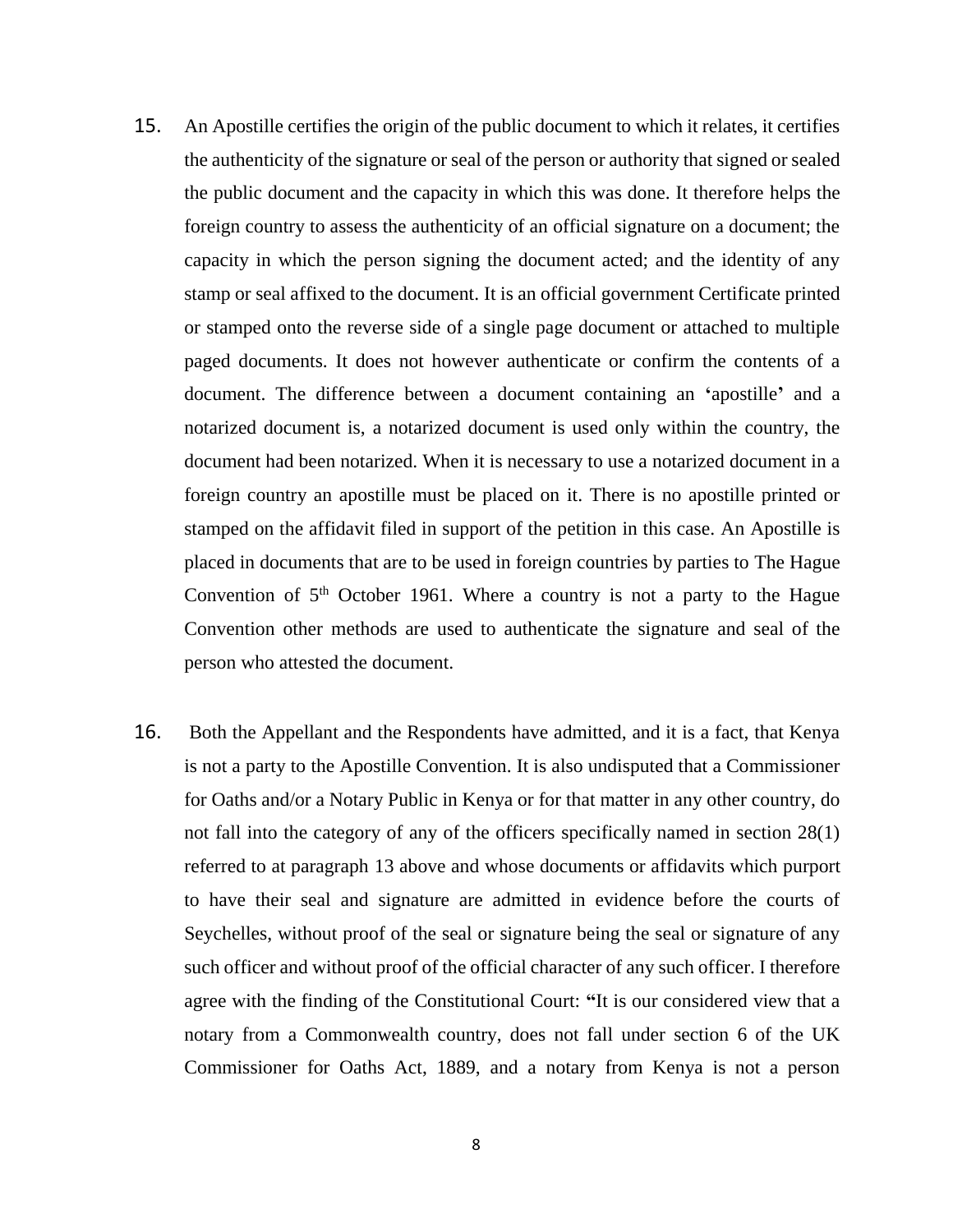authorized to authenticate an affidavit for the purposes of any court or matter in Seychelles in terms of section 28(1) of the Evidence Act.**"**

- 17. The affidavit is not certified by the Seychellois Consul in Kenya nor is it certified by the Kenyan Ministry of Foreign Affairs and the Seychellois Department of Foreign Affairs, so that the courts in the Seychelles could satisfy itself that **'**Were G. T. Sirioyi<sup>'</sup> did in fact on the  $7<sup>th</sup>$  of April 2021, have the official character he claimed to have, namely was a validly registered Commissioner for Oaths and Notary Public in Kenya; that the red seal sticker and blue stamp with words **'**Were G. T. Sirioyi, Commissioner for Oaths/ Notary Public, P.O. Box 90385, Mombasa**'** inscribed on the affidavit is the genuine seal of Were G. T. Sirioyi; and that the inscribed letter/s in the affidavit, the genuine short or initial signature of Were G. T. Sirioyi. In the absence of an apostille, this would have been the best way that the affidavit could have been made admissible in the courts of Seychelles.
- 18. The Appellant at ground two of his appeal has sought to place reliance on Order 41/12 of the Supreme Court Practice of England for the admissibility of the affidavit sworn outside Seychelles, before a notary public in a Commonwealth country on the basis of section 12 of the Evidence Act. He could have maintained this argument if section 12 of the Evidence Act was applicable**. Section 12 of the Evidence Act** states:

**"***Except where it is otherwise provided in this Act or by special laws now in force in Seychelles or hereafter enacted, the English law of evidence for the time being shall prevail*.**"** (emphasis added)

The Appellant's argument fails in view of the wording "*Except where it is otherwise provided in this Act*"; as there is clear provision in section 28 of the Evidence Act in regard to admissibility of documents (affidavits) executed in foreign countries. I am of the view that the Constitutional Court was correct when it stated: **"**Section 28 of the Evidence Act clearly sets out the procedure to be adopted in the judicial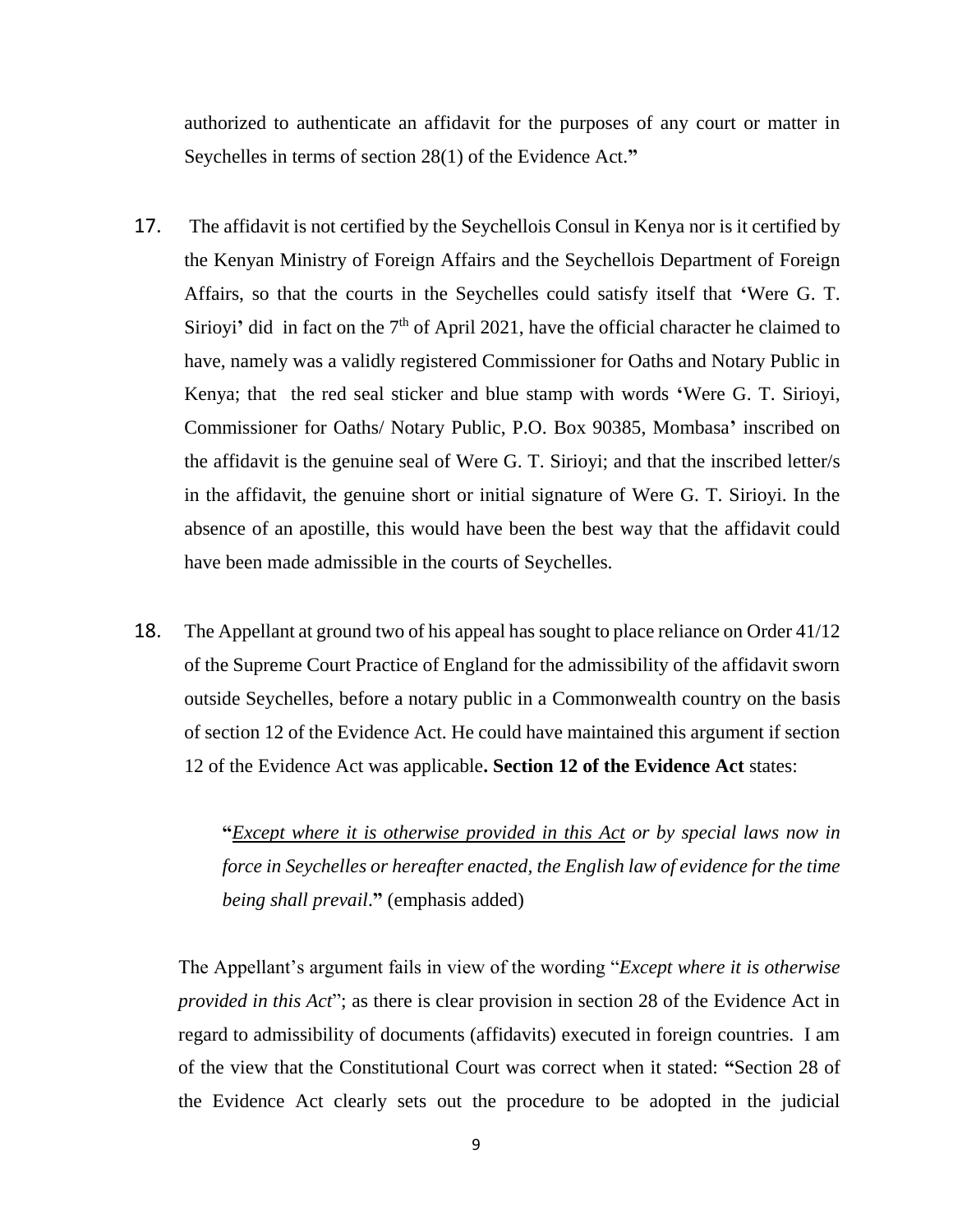recognition of foreign documents in the Seychelles and there is no necessity to have recourse to English law on this issue. Section 12 which recognizes the applicability of English law of evidence in Seychelles, would only have been applicable if there was no existing provision in the Evidence Act.**"** Section 28 would be rendered meaningless if the Appellant's argument is right.

- 19. An objection similar to the one raised by the  $2<sup>nd</sup>$  Respondent in this case was raised in the case of **Kanga v Ministry of Employment, Immigration and Civil Status & Anor (MC 29/2019) [2020] SCSC 657 (14 September 2020).** That was in an application for judicial review under the **Supreme Court (Supervisory Jurisdiction over Subordinate Courts, Tribunals and Adjudicating Authorities) Rules. Rule 2(1)** of the said rules requires that an application to the Supreme Court for the exercise of its supervisory jurisdiction shall be made by petition accompanied by an affidavit in support of the averments in the petition. In that case also the affidavit of the Petitioner was sworn before an overseas Notary in Kenya. The Supreme Court stated in that case: **"***A State that has not signed the Convention must specify how foreign legal documents can be certified for its use. Two countries may have a special convention on the recognition of each other's public documents, but in practice, this is infrequent and authentication would be the norm. The document must be certified by the foreign ministry of the State in which the document originates and then by the foreign ministry of the government of the State in which the document will be used; one of the certifications will often be performed at an embassy or consulate. In practice this means that the document must be certified twice before it can have legal effect in the receiving country*.**"**
- 20. In the case of **Robert Poole V Government of Seychelles (Constitutional case no 3 of 1996)** the Constitutional Court in relation to an affidavit sworn in Kenya, had said that the signature of the Notary Public must be duly authenticated by the Registrar of the High Court of Kenya and stamped by the seal of that Court in order to conform with the spirit of the provisions in section 28 of the Evidence Act.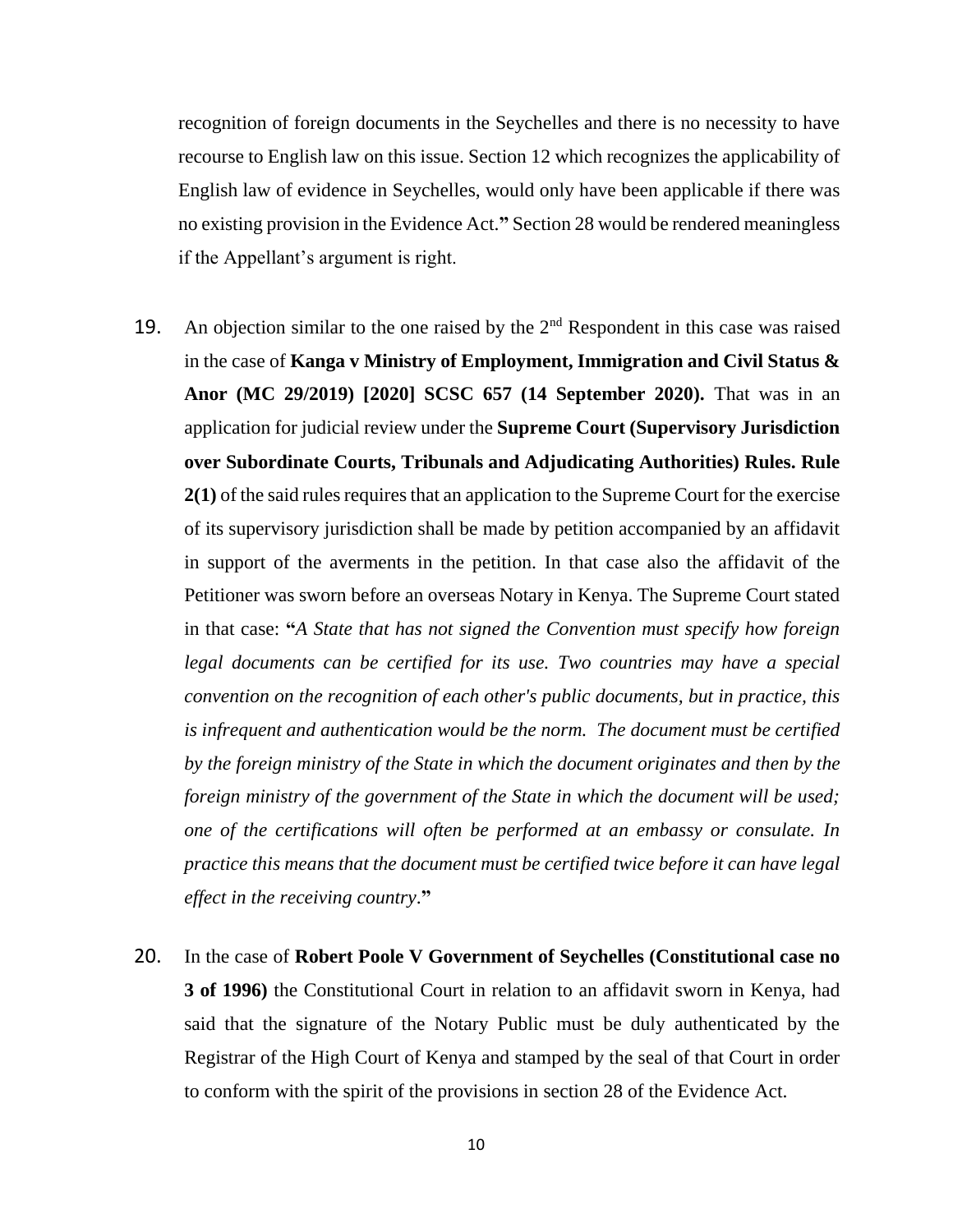- 21. It is on the basis of these decisions that the  $2<sup>nd</sup>$  Respondent had submitted before the Constitutional Court that the affidavit is not certified by the Seychellois Consul in Seychelles nor has it been certified by the Kenyan Ministry of Foreign Affairs and the Seychellois Department of Foreign Affairs. Had the Appellant complied with the judgment in Kanga v Ministry of Employment, Immigration and Civil Status & Anor referred to at paragraph 18 above or that of Robert Poole V Government of Seychelles (Constitutional case no 3 of 1996) referred to at paragraph 19 above, the Constitutional Court would have had some proof as to the authenticity of the affidavit, although section 28 of the Evidence Act does not provide for it.
- 22. I therefore have no hesitation in dismissing grounds (i) and (ii) of appeal.
- 23. At ground (iii) the Appellant had stated that the Constitutional Court erred on facts and on the law in dismissing the Constitutional Petition on the ground that the Appellant's affidavit, was defective and inadmissible, instead of granting the Appellant the opportunity to file a fresh affidavit. According to **Constitutional Court (Application, Contravention, Enforcement or Interpretation of the Constitution) Rules, namely rule 4(1)** where the petition alleges a contravention or a likely contravention of a constitutional provision, the petition accompanied by an affidavit of the facts in support of the petition, shall be made in the Registry of the Supreme Court within 3 months of the contravention. Thus, a petition necessarily includes the accompanying affidavit of facts in support thereof. A petition without a proper affidavit is no petition. **Rule 4(3)** however states a petition may be filed out of time with leave of the Constitutional Court. **Rule 4(4)** states that the Constitutional Court may for sufficient reason, extend the time for filing a petition. These rules make it clear that such filing can only be with leave and for the Court to grant leave, the petitioner needs to make an application and leave is not granted by the Constitutional Court ex mero motu. It is for the petitioner to enlighten the Court as to the reasons for not complying with the mandatory prescribed time period set out in rule 4(1) in filing the petition. For the Constitutional Court to grant an extension of time for filing a petition ex mero motu without an application, would amount to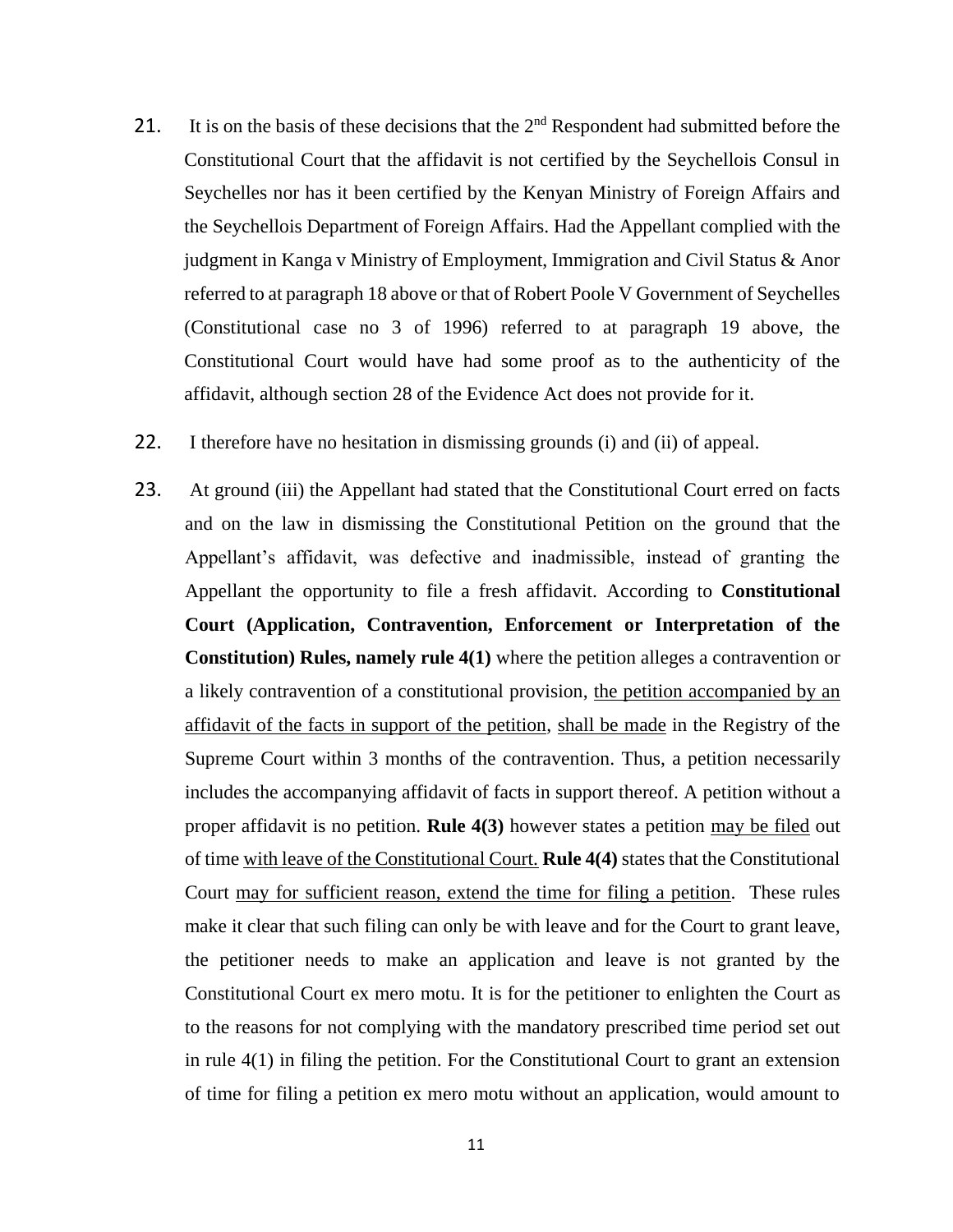disregarding its own rule under rule 4(1). Further it is entirely at the discretion of the Court to extend the time for filing a petition and that only for sufficient reason. In this case the Counsel for the Appellant had not only failed to seek leave from the Constitutional Court to file out of time a fresh affidavit but stubbornly defended his position that the affidavit filed was not defective and therefore admissible, despite the many interventions by the Constitutional Court to state that the affidavit was defective. In a situation like that the question of **"**sufficient reason**"** and wrongful exercise of discretion by the Constitutional Court does not arise for consideration.

- 24. In the case of **Darrel Green v Seychelles Licensing Authority and Government of Seychelles CA 43/1997, Ayoola J** stated that a person who alleges a contravention of a provision of the Constitution is permitted to file a petition outside the prescribed time period set out in rule 4(1) only if he obtains leave of the Constitutional Court. He had gone on to say: "*The Constitutional Court may grant such leave not as of course but only if the applicant shows sufficient reasons to justify an extension of time. Nothing in these provisions empowers the Constitutional Court to act suo motu and grant leave where none has been sought and where facts have not been deponed to before its showing "sufficient reasons" to extend time .... Throughout the proceedings the jurisdiction of the Constitutional Court to grant leave had not been invoked by any application duly made*." (emphasis added)
- 25. In the case of **Assemblies of God V The Attorney General and Others (2020) SCCC 976** the Constitutional Court stated: "*Should a Petitioner miss the three-month period, and file a petition outside the three-month period, they have to seek the court's permission to do so. In other words, they have to obtain leave of the Constitutional Court. The Constitutional Court may grant such leave if the applicant shows sufficient reasons to justify an extension of time: the court must be satisfied that there is good and sufficient cause for the delay. The longer the delay the more onerous is the burden on an applicant. The court is not empowered to act on its own and grant*